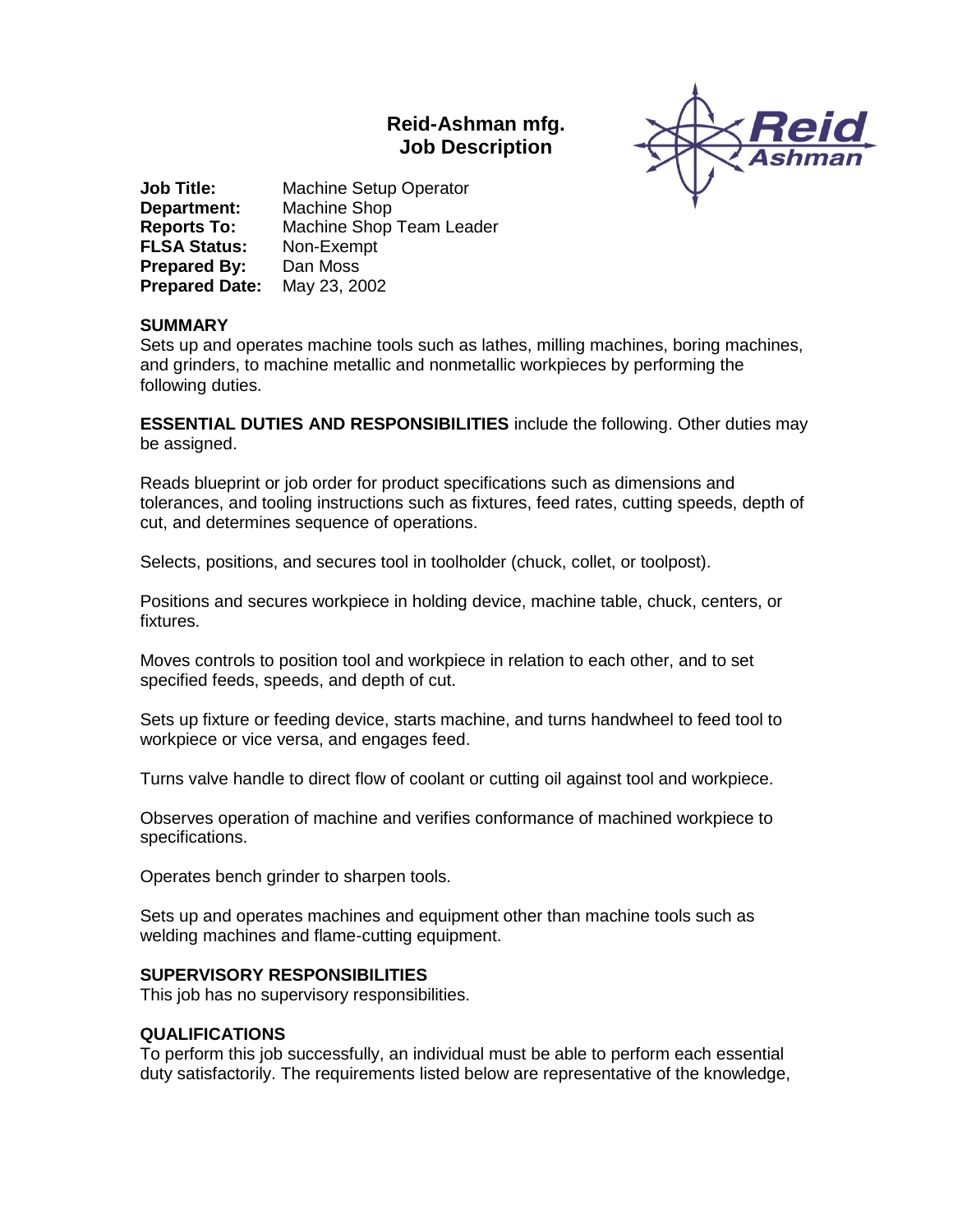skill, and/or ability required. Reasonable accommodations may be made to enable individuals with disabilities to perform the essential functions.

# **EDUCATION and/or EXPERIENCE**

High school diploma or general education degree (GED); or one to three months related experience and/or training; or equivalent combination of education and experience.

# **LANGUAGE SKILLS**

Ability to read and comprehend simple instructions, short correspondence, and memos. Ability to write simple correspondence. Ability to effectively present information in oneon-one and small group situations to customers, clients, and other employees of the organization.

#### **MATHEMATICAL SKILLS**

Ability to calculate figures and amounts such as discounts, interest, commissions, proportions, percentages, area, circumference, and volume. Ability to apply concepts of basic algebra and geometry.

#### **REASONING ABILITY**

Ability to apply common sense understanding to carry out instructions furnished in written, oral, or diagram form. Ability to deal with problems involving several concrete variables in standardized situations.

# **PHYSICAL DEMANDS**

The physical demands described here are representative of those that must be met by an employee to successfully perform the essential functions of this job. Reasonable accommodations may be made to enable individuals with disabilities to perform the essential functions.

While performing the duties of this job, the employee is regularly required to stand; use hands to finger, handle, or feel; and reach with hands and arms. The employee is occasionally required to walk, sit, climb or balance, and talk or hear. The employee must frequently lift and/or move up to 50 pounds and occasionally lift and/or move up to 100 pounds. Specific vision abilities required by this job include close vision, distance vision, color vision, peripheral vision, depth perception, and ability to adjust focus.

#### **WORK ENVIRONMENT**

The work environment characteristics described here are representative of those an employee encounters while performing the essential functions of this job. Reasonable accommodations may be made to enable individuals with disabilities to perform the essential functions.

While performing the duties of this job, the employee is regularly exposed to moving mechanical parts. The employee is occasionally exposed to fumes or airborne particles. The noise level in the work environment is usually moderate.

# **COMPUTER SKILLS**

Experience using and a general understanding of Windows operating systems. One or more years experience using Word and Excel.